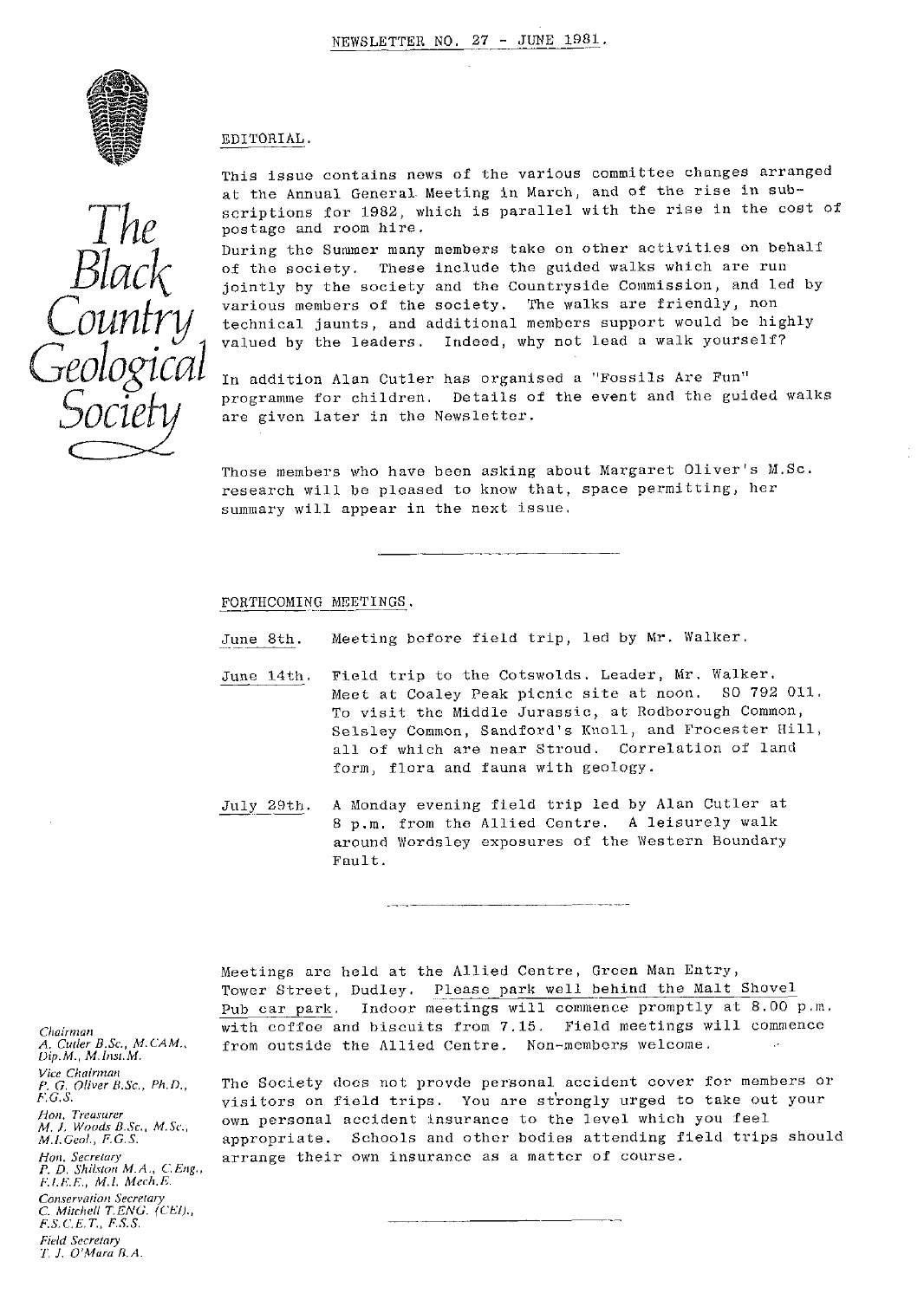Programme.

July 12th, Visit to Chatterly Whitfield Mining Museum and the **Gladstone** Pottery Museum. Meet in the Mining Museum car park at 10.45 am. The colliery is about 2 miles from Tunstall on the A 527 to Hidduiph and Congleton. The pottery museum bong room. The process manuscripture Those needing transport are asked to contact Anne Harrison on 021-454-6416.

Sept. 14th. Lecture.

Oct.11th. Joint meeting with Shropshire **Geological** Society.

Nov®7th. **A** coach has been hooked. from Dudley Museum at 9.30 am. to Trom Dualey Huseum at 9.50 am. Anyone wishing to visit the various museums or to use the • transport for any other reason is asked to contact Anne Harrison, so that she can obtain some idea of the numbers involved. Return cost, adults £3, children 12-18 **£12,** younger **ones** free.

Dec.7th. Lecture by Professor Hawkes. Geology of Antarctica.

.<br>Alan kara da babba dan mendebetakan adalah peliti dengan berada pada 1933 - 1939 - 1939 - 1939 - 1939 - 1939 -

Geological Guided Walks - run jointly by P00: **and** the Countryside Commission.

Doulton's Claypit - meet at Mushroom Green Chain Shop, Saltwelis, Netherton, July 5th, Aug. 2, Sep. 6.

Cotwall End - meet in car park at Cotwall End. Mature Centre, Sedgley, SO 914930 June **<sup>1</sup>**. **4,** July **<sup>1</sup>** 2, Aug. Se, 13.

Wrens Nest .- meet by King Arthur Public house at corner of Priory Rd. and Birmingham New Rd. So 943922.

June 21, July 19, Aug. 16, Sep. 20.

All meetings at 3 pm.on Sundays nir noceings at <u>5 parton</u><br>Charges, adults 50 pence children 20 **pence.**

.<br>In the company of the Hall Prince of the Self-Line of the Prince of the Company of the Self-Line Books

 $F$ ebruary 23rd 1981.

# Black Country Mining Geology.

Talk by Mr. Basil Poole.

Those members who failed to brave the snow and cold **missed** a **rare** treat on this evening, for indeed it was a treat to hear a skilfully arranged mixture of humorous but true anecdotes and statements of Black Country mining geology from Mr. Poole's lifetime experience.

The early part of the talk concerned the area now occupied by the Black Country Museum, formerly known as the Concgree It was near here that the first Newcomen engine was constructed. about 1712. We heard something of the conflicting theories as to its location, and Mr. Poole tested these against his extensive knowledge of the geology of the area.

We then learned of old mining leases of that area back in the *1600* a. Even in those days the leases stipulated measures to control spontaneous combustion and flooding, as well as requiring periodical delivery of two fat capons or *two* hogsheads of good claret!

Then came reminiscences of articles served at Baggeridge Colliery, tales of how to get inco conflictly, cares of now to go loaded tub that went down a 600 yard shaft and of why the union representative needed an urgent bath after the shaft inspection, of what a miner Sam Cook wore when on the night shift(Her'll miss ' CCL when ' er **gets** up ;) and how the **disinfectant** in the new pithead baths caused the offices to be temporarily abandoned due to an infestation of fleas.

Some of Mr, Poole's own unusual experiences **followed,** from his time at Baggeridge and subsequently with Messrs. Johnson, Poole and Bloomer.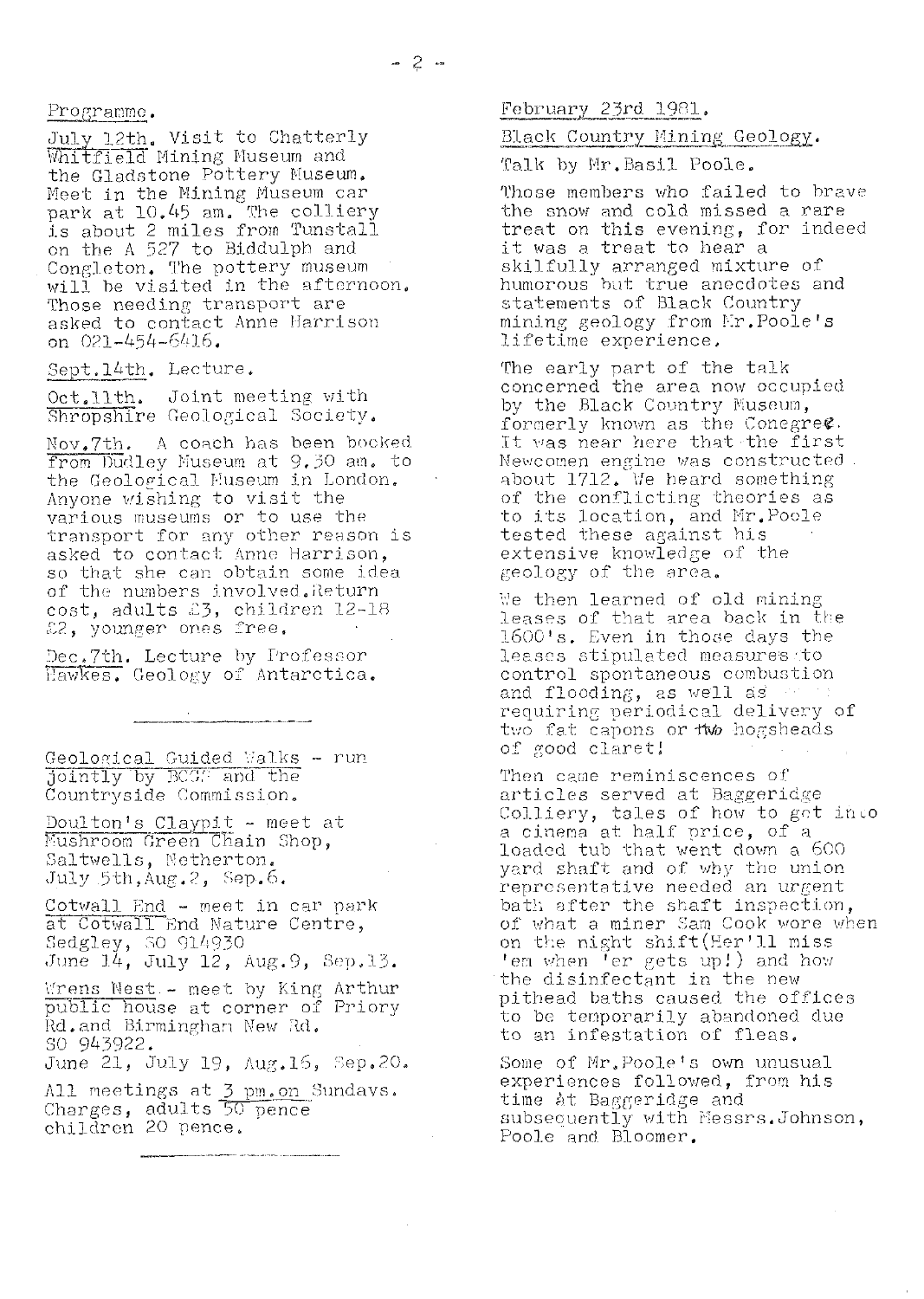One statutory quarterly survey resulted in the **discovery** of the removal of a barrier rib between two mines, causing many difficulties.

Much of the Sports Centre off Birmingham Rd. Dudley is over partially flooded limestone workings. A rimes conce workings....<br>"crownings-in" in the 1950's resulted in the drilling of a borehole into the workings, This was completed on a frosty day and while waiting for his mate to fetch the tea,

driller crouched over the arm air emitted by the hole. He became unconscious in the foul air, and was taken to hospital just in time.

The tale of the Backward Borough Engineer who failed to secure the lowering of a specially constructed boat some 90 feet down a 29 inch diameter hole was faithfully told.: and reference made to two of the underground visits using inflatable boats. There were in fact many such visits and each had its humorous side, the Backward Bureaucrat and Basil Poole having an equal number of immersions

Discussion ensued on various topics including spontaneous combustion, the Dudley enterprise zone, and the Russells Hall hospital.

> D.W.otherwise "Backward Bureaucrat"

# March 16th.

Annual General Meeting and Film Night.

After the sherry reception, the meeting commenced with the Chairman's annual report. Alan Cutler reviewed the past year's events, and the satisfactory maintenance of membership numbers despite the recession. The programme of guided walks was a particular success, both

for society funds and for the numbers attending. Conservation activities during the year were more in response to needs than as an organised. programme, and concerned. especially the exposures on the walkway at West Bromwich, and sites at Aldridge and Hurst Hill. A working party cleared the Lye exposure near Hayes Lane. The move to the Allied Centre for meetings gives us a much better room and some capacity for storage. It had to occur when the library was unavailable, but the change of night has caused problems to some members, which it is hoped will be temporary.

Subscriptions for 1982 have been raised because of the postage and room hire costs being higher. Individual Member - £5 Family Nembers -  $\mathcal{E}7$ <br>Students -  $\mathcal{E}2.50$ Students  $-2.50$ Associate  $-$  £10

## Election of Officers

This year Colin Mitchell, Dave Reynolds and Tim O'Mara resigned, and the officers are now:-

Chairman - Alan Cutler Vice-chairman - Peter Oliver vice endinment freer circle. Hon. Sec. - Paul Shilston Programme Sec. - Anne Harrison Committee members - John Easter Michael Coles Nigel Bradley.

**At** the **end** of the formal part of the meeting, Colin Mitchell proposed a clearly heartfelt vote of thanks to Alan Cutler for all his work **for** the socicty,ond it was equally enthusiastically seconded from all round the room. Alan must have realised that he is appreciated.

The rest of the meeting included three films on **oil, Its** origin and trapping, production and products, oil strike evaluation, and Scottish offshore oil..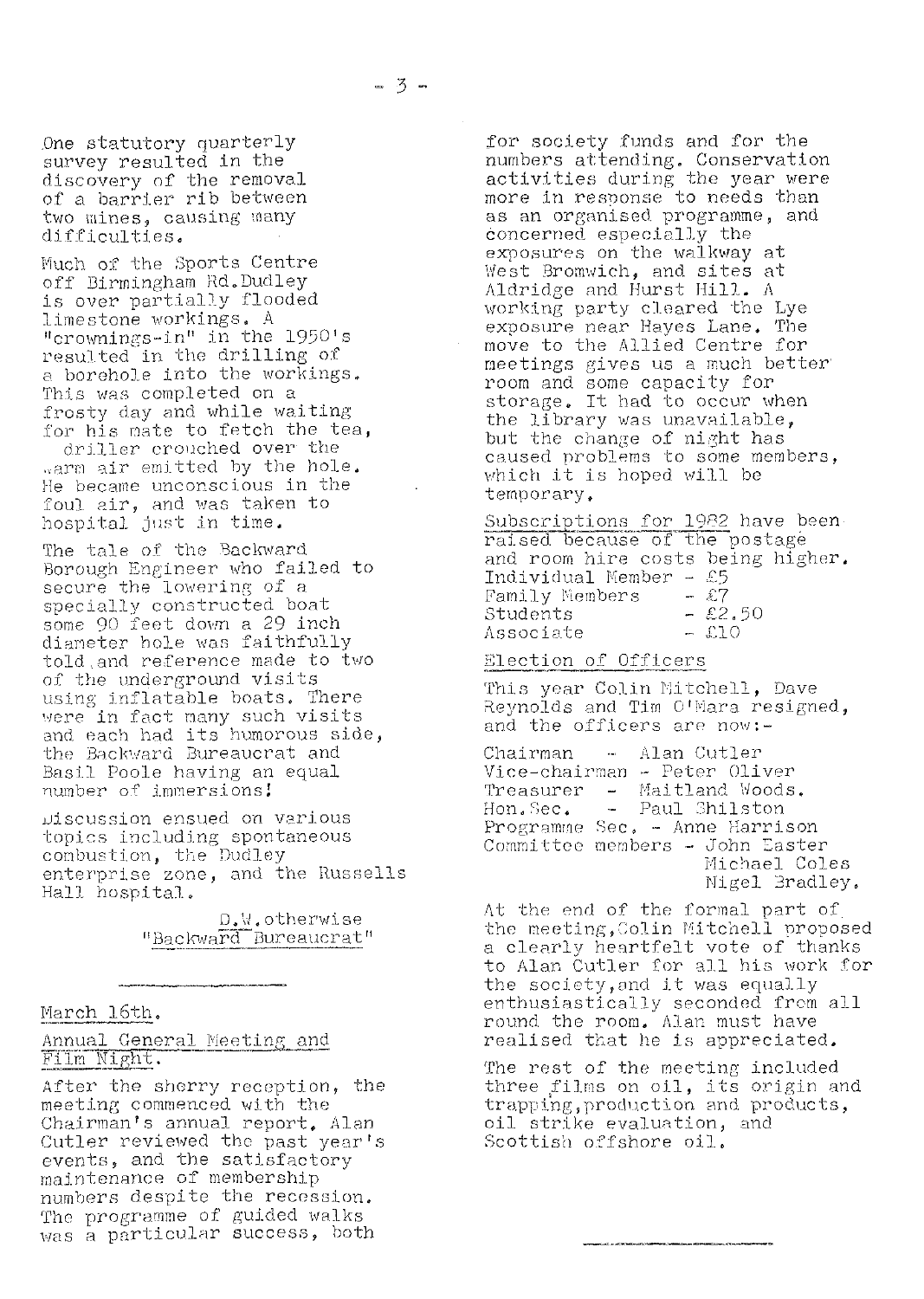April 12th.1981.

Field trip to the Malvern Hills, Leader Mr. S. McNicol of Wolverhampton Polytechnic

A large group met at the car park near the foot of Hereford Beacon, a klippe thrust over Silurian rocks. The Malverns. which run in a north-south direction, are complex, hard ancient, metamorphosed rocks which possibly started as a basic lava flow. Half way up the beacon Mr.McNicol stopped to demonstrate soil erosion, and possibly. also to give the less fit a welcome break. From British Camp we were able to look east over the New Red Sandstone of the Midlands plain to the passage beds of the Rheatic in the middle distance. The Cotswolds formed an even skyline, and the reservoir near the base of the Beacon lay in the Precambrian Warren 'louse group.

To the west in the more hilly foreground, a line of trees in the Wenlock Shale showed the strike direction. In the centre of the view to the west a fault could be seen, and towards the north-east a flatter area marked the bed of a Pleistocene lake, further east of this could be seen the 'Jenlock Limestone and Aymestry Sandstone ridge beyond *which la <sup>y</sup> the Old Red* Sandstone deposits.

A less strenuous walk took us to a crag of late Precambrian shattered pillow laves, These were not very distinguishable but some chilled margins could be picked out.

We departed for the nearby Duke of York for lunch, where those not wishing to take advantage of the liquid fare picnicked at the side of a field full of daffodils and blue bells.

At Hollybush Quarry (758372) shattered and sheared Malvernian rocks rose on the left for some 200 feet, and on the right we walked almost down the line of

the fault which gave way to Hollybush sandstone. This was laid down under marine conditions and was only poorly fossiliferous. Where the sandstone was faulted against the Malvernian, there was good evidence of slickensiding on a 45 degree slope, where the glauconitic content of the rock had become haematitic. Intruded into the Kalvernian at the end of the quarry were some pale pink granitic veins .

In a day of much leaping in and out of cars our next stop was Gullet Quarry (762381) where we saw steeply dipping Silurian deposits. Mr.McNicol scrambled u the face to point out the unconformable junction of the Precambrian Malvernian and the Mayhill sandstone, which was represented by large granitic boulders and smaller pebbles forming the basal conglomerate. This rapidly changed to the Silurian deposits indicating the progressive deepening of the ancient seabed. The deposits consisted of sandstone, shale and calcareous bands. Brachiopods and crinoid segments were found, but the specimens were poor. Flute casts indicated an easterly current direction.

We next chased Mr.HcNicol to the A.A.box exposure (721385).Here nodular beds dioped steeply to the east, being part of the western limb of the Easthor syncline, A small tree root forced syncline. A small tree root **i**<br>its way down a bedding plane, ably demonstrating floral aid in the destruction of rocks.

The fifth stop was at County Quarry (717384) where beds of limestone dipped 3 degrees to the west exposing a long face of Lower Ludlow beds overlying Wenlock Limestone, at the crest of the Ledbury anticline. Ho unusual fossils were found but solitary corals were very evident on the spoil heaps. As we walked back through the endless mud, it was pointed out that the Dog's Mercury and wild Clematis are indicative of limestone country.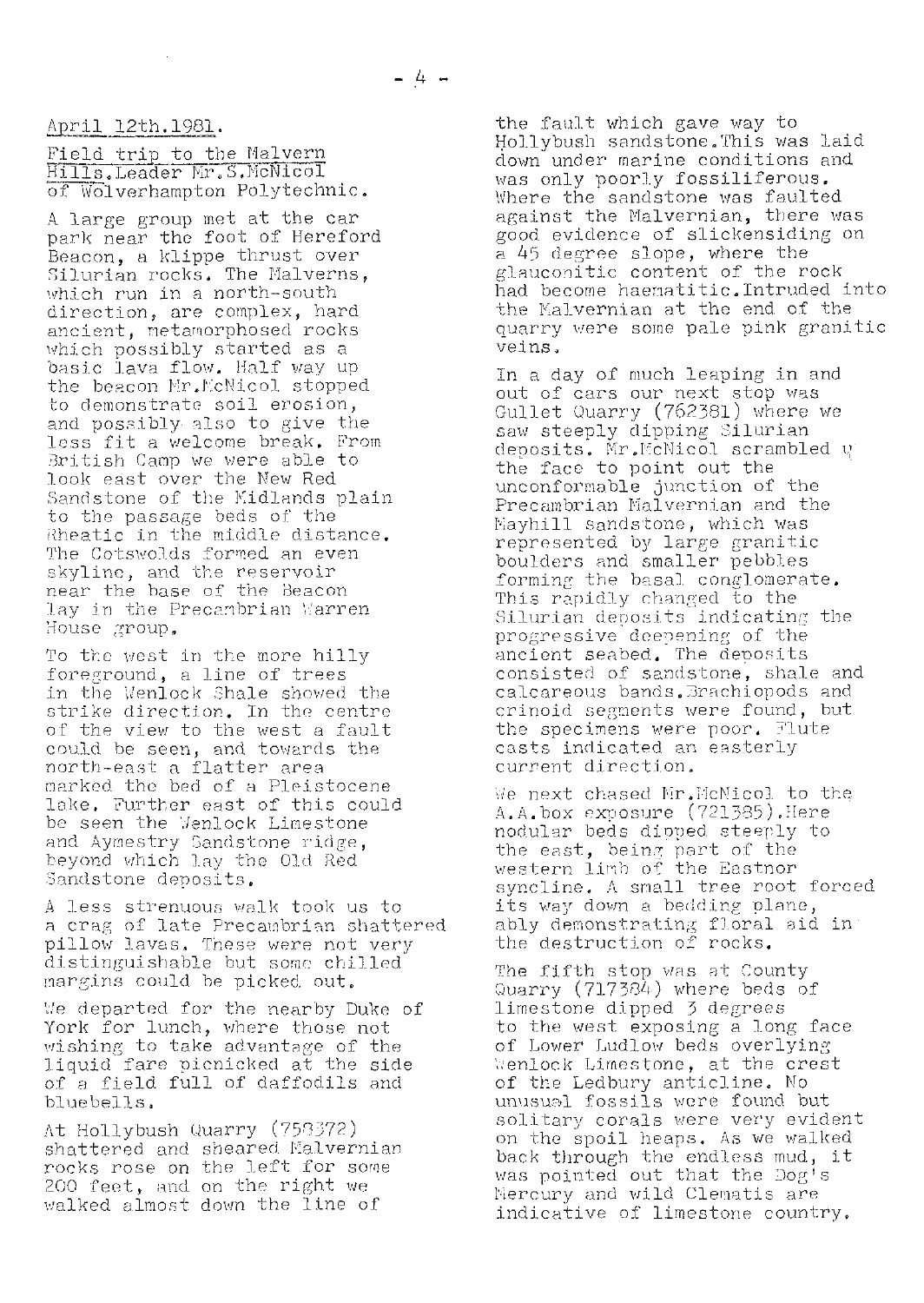At Knapp Lane Quarry (714386) the poorly fossiliferous rocks dipped steeply to the west, with well developed easterly inclined joint planes in the Upper Ludlow mudstones and Aymestry limestone.

A short walk took us to a field which marked the end of the succession of rocks which we had been studying, and where once more we could see back over the New Red Sandstone back over the New New Sandston officially over, thanks were given to Mr.McNicol for a very interesting end enjoyable xcursion, but for those wishing to look at two more quarries, the day was not over yet;

At Gardeners Quarry(769439) the Malvernian was cut by a gouge filled fault, and a thrust was plainly visible,

South Tollgate Quarry $(769439)$ was the last call, and here the was the last call, and here the by a thrust at 30 degrees, which probably occurred in the Hercynian. 4 ,)"Ci ere the one foot or so of mylonite was exposed, it was  $\mathbb S^n$ eer and rotted. Further round the quarry the pink granitic rock was ^ut by a dolerite dyke of up to \_wo feet across, It had been too small to bake the surrounding, rocks, and this too was rotted at the surface.

Thanks were again extended to our enthusiastic leader for an informative and active day,

H. L,

| May 18th.1981.Members' Night          |  |
|---------------------------------------|--|
| Trilobites from the Ddolhir           |  |
| Beds of the Corwen area, North Wales. |  |

Short talk by Geoff.Thompson.

Reference was made to the general outcrop of the Ddolhir beds (Upper Ashgillian) which range in thickness from about 600 feet at Glyn Ceiriog to 2000 feet at Corwen. The rock comprises find sandy mudstones which contain a varied assemblage of fossils, for in addition to the trilobites, brachiopods, corals,<br>gastropods, bryozoa, cystoids and crinoids also occur,

Research on the trilobite fauna commenced in the 1870's when Thomas Ruddy spent 10 years collecting from numerous fossil outcrops. The majority of these have now disappeared with the extension of Cynwyd forest, both south and west of Corwen. Although *Ruddy* collected many beautifully preserved specimens, he was extremely vague as to where they had come from,. This hampered future research by Wills and Smith in the 1920's and later by Prof. Harry Whittington in the 1960's.

I was fortunate enough in 1976 to discover a locality within the horizon whore Ruddy had obtained most of his material, and over the last six years have collected in excess of 1500 complete trilobites, representing 22 different species, some of which are new to Wales. A sample of the material was brought to the meeting for members to examine.

Research has commenced on the fauna and I an working in conjunction with Dr.David Price at the Sedgwick Museum, Cambridge University. The results of the work will be published over the next few years in such publications as the Geological Magazine and Palaeontology. G.T.

#### WELCOME TO **NEW** MEMBERS.

| Mark Walters                           | - Aldridge.      |
|----------------------------------------|------------------|
| Mr. & Mrs. K.J. Coleman - Bridgenorth. |                  |
| Mr. & Mrs. J.R. Brown                  | - Wolverhampton. |
| Michael Coles<br>×.                    | - Gornal.        |
| Margaret Evans.                        | - Shrewsbury.    |
| Roy Prigg.<br>k,                       | - Moseley,       |

Birmingham.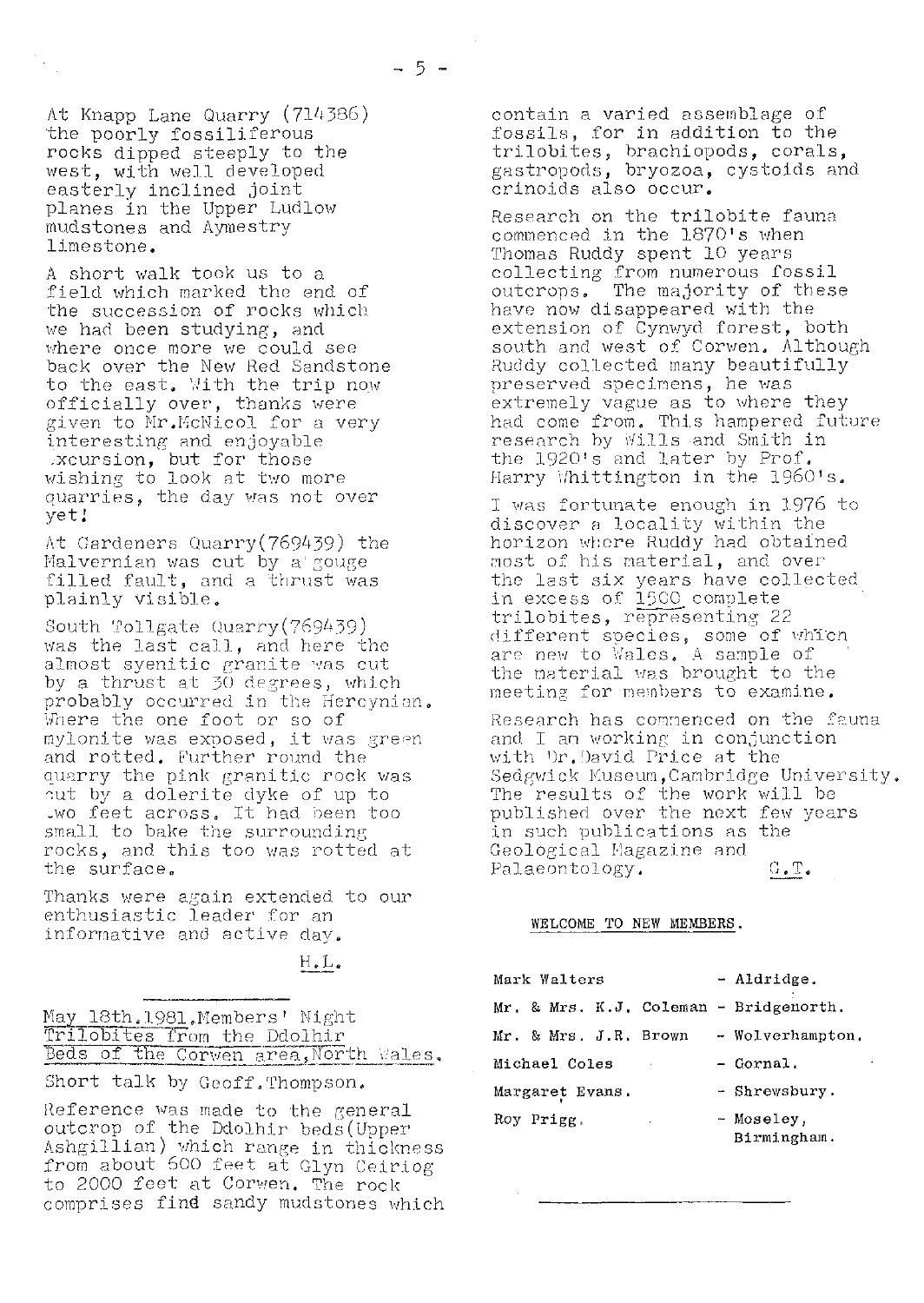#### New Exhibition at the Geological Museum, London

There is a new permanent exhibition at the Geological Museum in South Kensington. "British Fossils" explains what fossils are and how to collect and interpret them, and displays a large number of British examples. The central feature is a collection of specimens, while diagrams, photographs slide shows and models are provided as aids to understanding the fossils.

The exhibition is in two contrasted parts. The first is introductory in content and light in treatment; it can be read through as a single story. The second part consists of displays arranged in stratigraphic order, and comprises 31 separate displays.

The choice of 1500 fossils for the exhibition has concentrated on typical forms which the collector might encounter. It includes zone fossils where possible, and ensures that specimens are from a wide range of localities and rock units.

## National Scheme for Geological Site Documentation.

The report for the first two years of this scheme shows that nearly 14,000 records are held by 36 centres, and that some recording centres have been able to obtain grants from the Manpower Services Commission.

#### Summer Events in Dudley:-

#### Fossils Are Fun.

Friday August 7th at the Art Gallery, St.James Road, Dudley. "Explore the life and times of fossils with Alan Cutler, with the aid of specimens, making models, films and geological games."

For ages  $8 - 14$  years.

## University of Leicester.

Snowdonia Geology and Scenery. At Snowdonia National Park Study Centre, July 5-11.1981. Geology with some natural history. 291. Apply to Miss E.<br>Sunderland, Vaughan College, St. Nicholas Circle, Leicester, LE 14LB.

#### University of Oxford.

# The Evolving Earth.

At the Residential Centre for External Studies, Rewley House, 3, Wellington Square, Oxford, OX1 2JA, Apply Secretary. Res. £75 Non-res. 245. July 25-Aug. 1. Earth history, plate tectonics, comparison with other planets.

#### British Association for the Advancement of Science University of York. Sep.1-4.

Interdisciplinary nature of geology, geophysics and earth resources, mass extinctions. Details from Dr. Halstead, Dept. of Geology, Reading University, RG 6 2AB.

## BCGS.Committee dates: - 8 pm.

General: June 22. Sep. 7. Nov. 9. Conservation: July 13. Sep.28. Nov.  $2.$ 

Editor: Sheila Pitts, 4, Siskin Road, Stourbridge, DY9 7HU.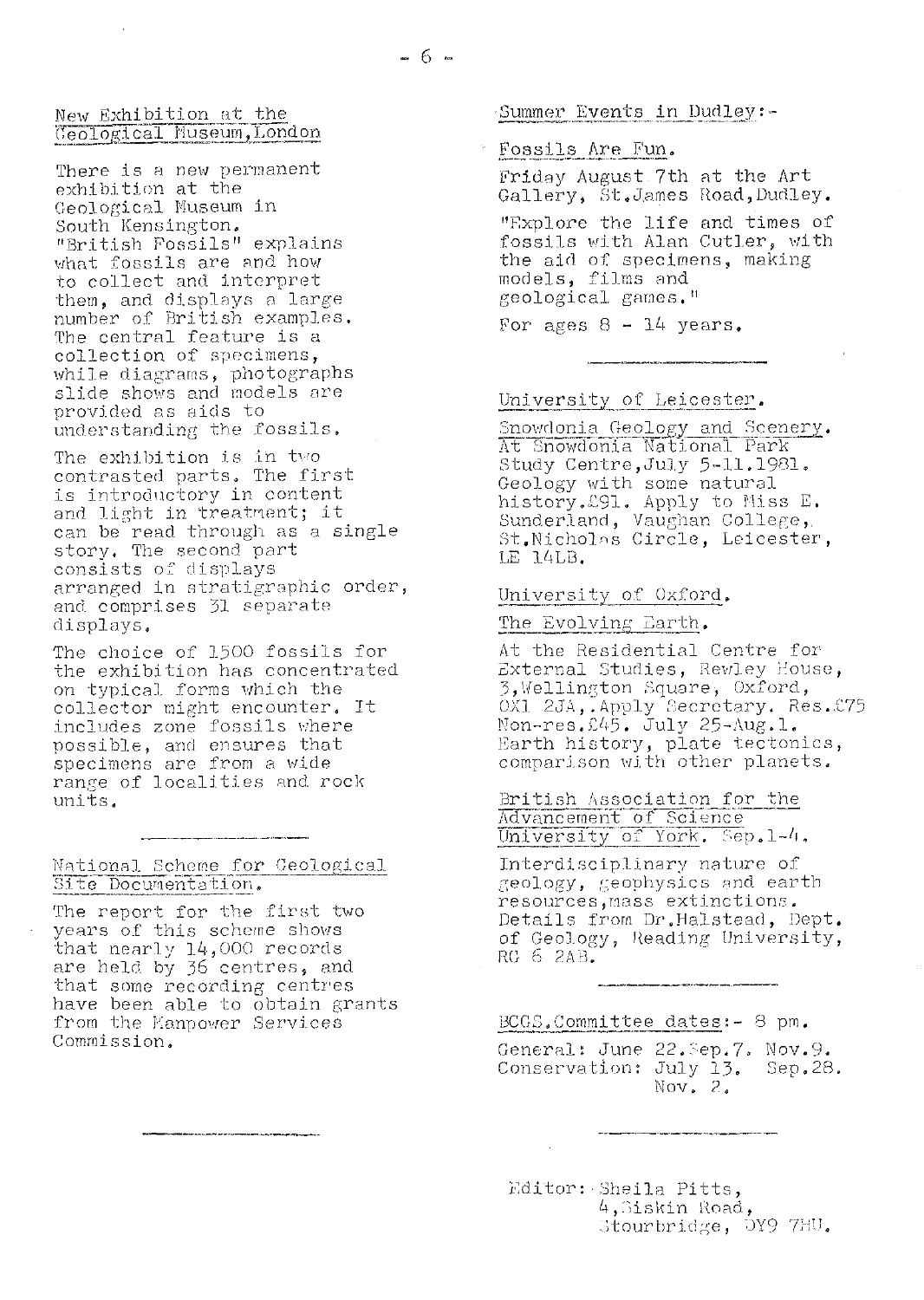3. DOULTON'S CLAYPIT, Nr. NETHERTON.

Grid Ref: SO 936 872.

Location; Disused claypit off Highbridge Road, near Netherton.



DESCRIPTION. The site was once worked for fireclay and the overlying<br>Thick Coal. The strata seen are mostly from the Middle The strata seen are mostly from the Middle. Coal Measures and are sediments of shallow water or terrestrial origin; in this area there was very slow subsidence so that considerable thicknesses of shallow water deposits accumulated. For instance the Thick Coal, now worked out in this etposure, reaches some 35ft. in thickness.

> There was some rhythmic sedimentation as conditions changed, giving rise to several coal seams (the lower Heathen Coal can be seen in this exposure) with a seatearth or ganister layer below, and mudstones then sandstones above the coal.

This exposure shows all the rooks typical of the Productive Coal Measures — coal, fireclay, ganister, ironstone, shale and sandstone.

The lower Heathen Coal can be seen near the top of a westerly—facing escarpment, marked LHC on the map.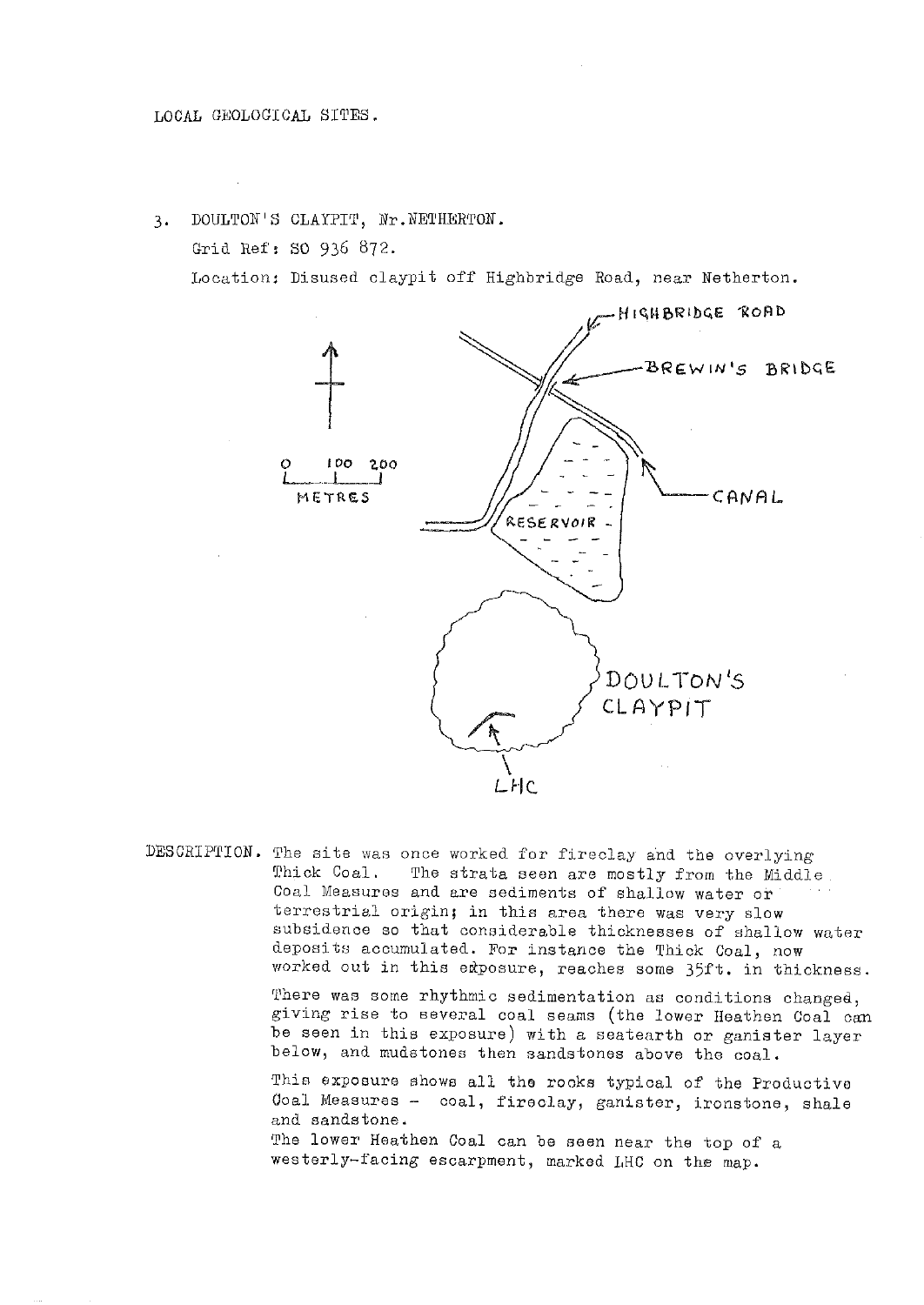

 $1981$ 

1. Erratum

The correct date for the evening field trip<br>is Monday 29th June. Meet at the Allied is Monday 29th June. Centre at 7.30 p.m.

The starting point for this trip will be the White Swan Pub, Brierley Hill Road, Buckpool, Wordsley. Members wishing to go direct should assemble at  $7.45 - 8.00$  p.m.

2. Journal.

The Journal has now been published and wil go on sale at meetings; price £1,50, or from the Hon.Secretary at 16, St.Nicholas Gardens, Kings Norton; price £1.92 to include postage.

3. Additional Meeting.

There has been much publicity recently about a new Severn--Trent Water Authority project to utilize the Triassic sandstones of the Stourbridge area as a vast underground reservoir.

An evening trip to the site, located near Ounty John Lane, Pedmore, has been arranged for Monday,  $\frac{20 \text{th}}{27}$  July at 7.30 p.m. on site.

Any members with difficulties regarding transport should contact Anne Harrison.



*Chairman* A. Cutler B.Sc., M.CAM., *Dip. M., M. inst. M. Vice. Chairman P. G. Oliver B.Sc., Ph. 1)., F. G.S.*

*Hon. Treasurer M. J. Woods B..c., M.Sc., M. 1. GeuL, 1". G. S. lion. Secretary*

*P. D. Shilsion M.A., C.Eng., F. I.F,'.h"., M.I. Mech,E. Conservation Secretary C. Mitchell T.ENG. (CFI)., F.S.C.E.T., F.S.S. Field Secretary T. J. O'Mara B.A.*

The<br>Black<br>Country<br>Geologico<br>Society